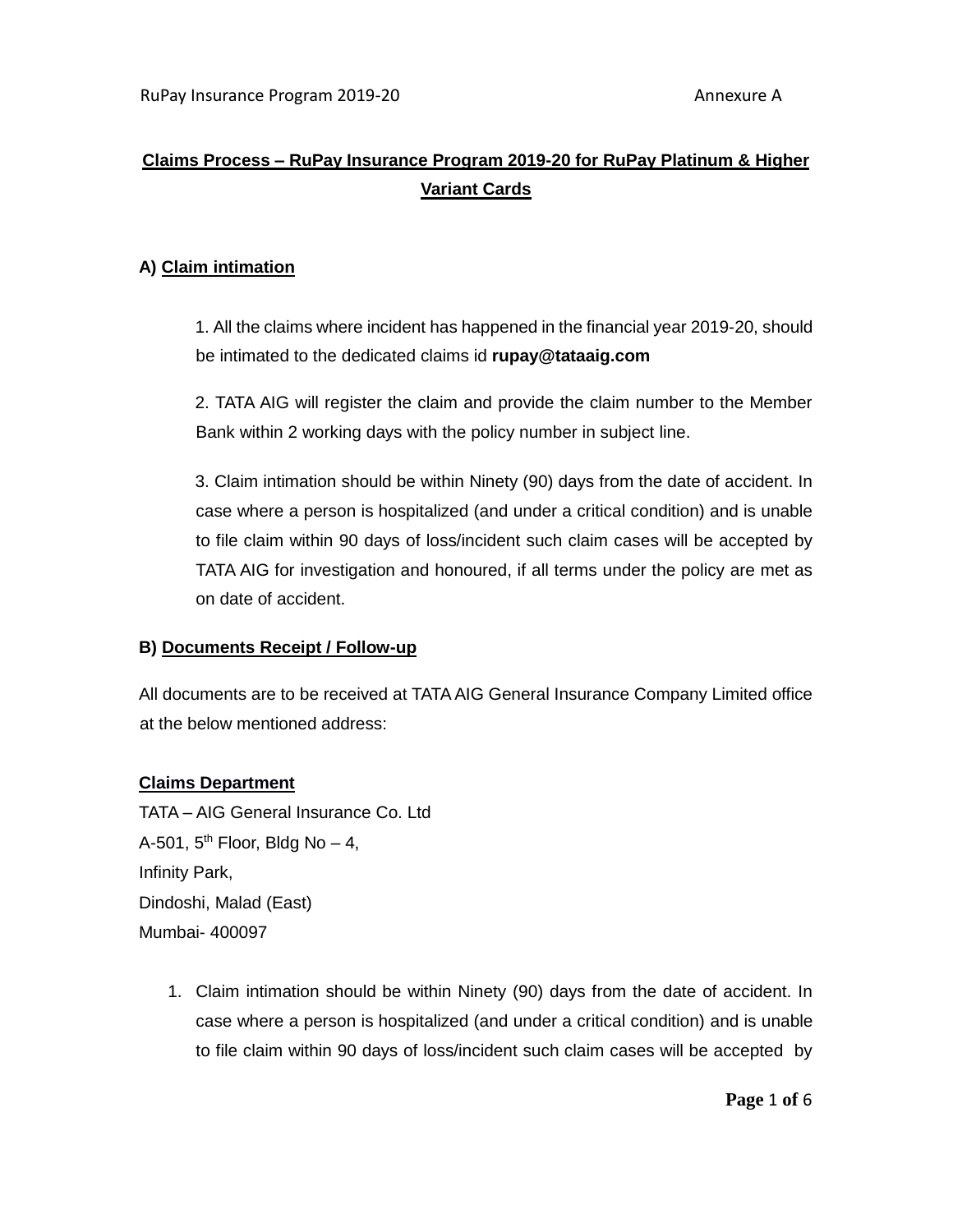TATA AIG General Insurance Co. Ltd. for investigation and honoured, if all terms under the policy are met as on date of accident.

- 2. All supporting documents relating to the claim must be submitted within sixty (60) days from the date of intimation.
- 3. The eligible claims will be settled in ten (10) working days from the date of receiving the complete documents set.

4. In case the settlement is not confirmed, the Bank should follow up with TATA AIG General Insurance Co. Ltd. for status update of the claim and comply for the pending requirements in hard copy by post/courier. (Scanned images of required documents shall not be sent to the Insurance Company).

- 5. In case documents are not received within sixty (60) days of claim intimation,  $1<sup>st</sup>$ reminder, email will be issued to Member Bank by TATA AIG
- 6.  $2^{nd}$  reminder email will be sent by TATA AIG after eighty one (81) days from claim.
- 7. Closure email / hard copy letter will be sent to Member Bank on  $90<sup>th</sup>$  day from claim intimation in case of no communication received from Member Bank and claim will be closed in the TATA AIG system.

## **C) Investigator Appointment (Specific cases that need detailed investigation)**

Based on the merit of the claim, TATA AIG investigation team shall be appointed. TAT: T +3 (T is the day on which the claim documents received from the Member Bank).

In 30 days, Investigation report will be finalized. If there is a delay because of some more facts, an interim report will be requested.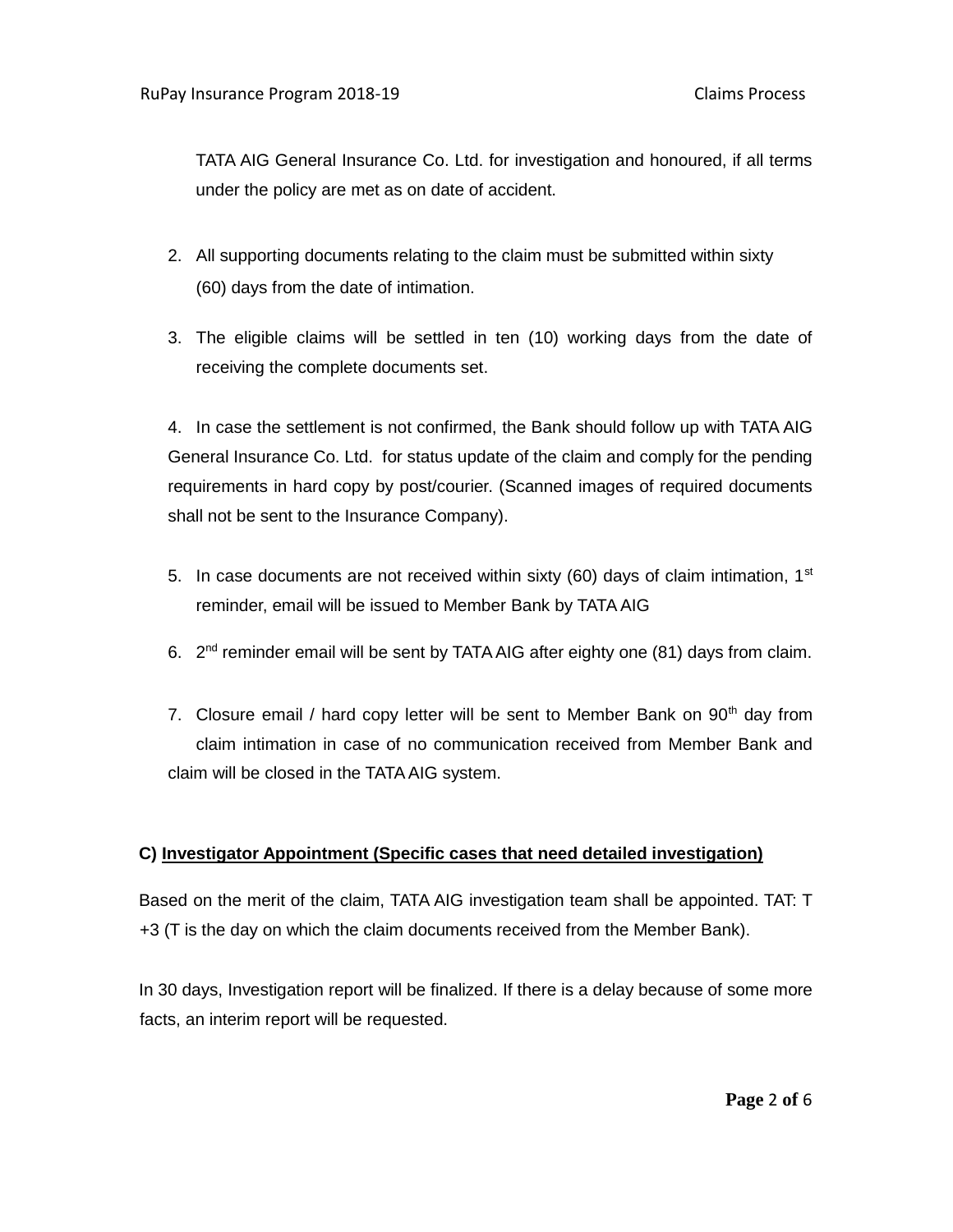# **D) Claims Follow up / Processing**

The reminders shall be sent by TATA AIG to Member Bank at regular intervals for pending claim documents, a communication via letter in hard copy / email will be sent to client with defined timeline. All emails sent for the purpose of follow up should be marked to NPCI Insurance mail id [rupayinsurance@npci.org.in.](mailto:rupayinsurance@npci.org.in)

Reminder process would be same for the documents deficiency also.

1<sup>st</sup> reminder T+61

2<sup>nd</sup> reminder T+81

Closure Letter T+90

T is Date of Intimation

#### **E) Escalation Matrix**

#### **For Claims & Policy Administration**

|                | <b>Sr. EscalatioName</b> |                       | <b>Designatio</b>      | <b>Email ID</b>           | <b>Contact</b>      |
|----------------|--------------------------|-----------------------|------------------------|---------------------------|---------------------|
|                | No n Level               |                       | n                      |                           | <b>Number</b>       |
| $\overline{1}$ | lFirst                   | rupay@tataaig.c<br>om |                        | rupay@tataaig.com         | $022 -$<br>66933774 |
|                |                          | Dipa Gurav            | Deputy<br>Manager      | Dipa.gurav@tataaig.com    | 9819342908          |
| $\overline{2}$ | Second                   | <b>Milind Ambre</b>   | Chief<br>Manager       | Milind.ambre@tataaig.com  | 9619060235          |
| l3             | Final                    | Dr. Vishal Sawat Nice | Associate<br>President | Vishal.sawant@tataaig.com | 9324201008          |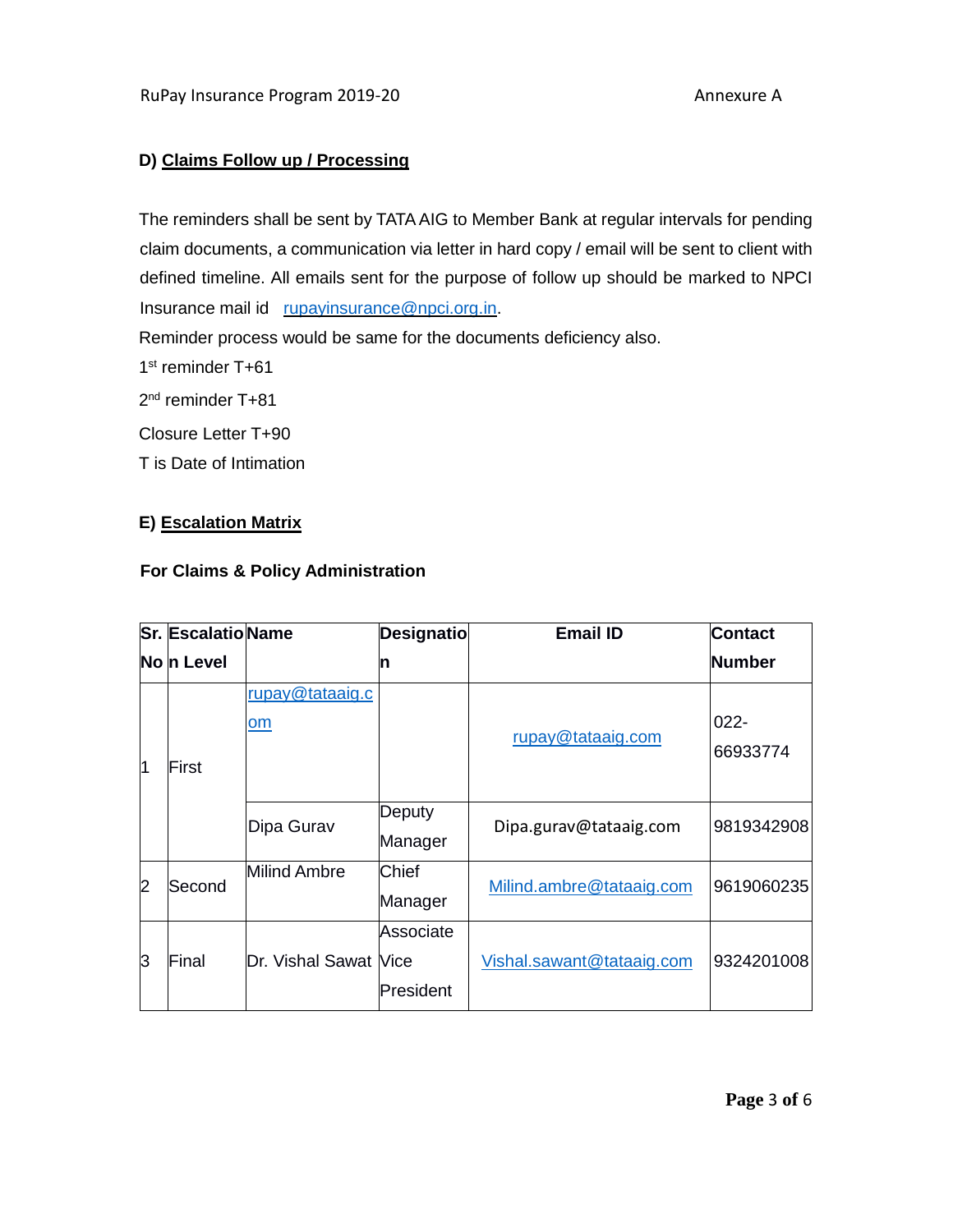# **F) Claim Payment**

Once the claim is approved, the payment in the form of **NEFT** shall be done to the cardholder (in case of Disablement) / to nominee or legal heir (in case of Death) along with a covering letter.

### **G) Dispute Management**

Committee of 3 people as mentioned below to resolve the dispute.

- 1. Representative from TATA AIG General Insurance Co. Ltd.
- 2. Representative from NPCI.
- 3. Representative/s of the disputing Bank/s.

## **H) Document check list –**

## **For Accidental Death Claims:**

- a) Claim Form duly completed and signed.
- b) Original or Certified copy of Death Certificate.
- c) Original or Certified copy of FIR/ Police report giving description of the accident.
- d) Original or certified copy of Post Mortem Report along with Chemical Analysis/
- FSL reports (wherever applicable).
- e) Copy of all medical records, if hospitalised
- f) Copy of News paper cutting, if any.
- g) Original CKYC Form with KYC, NEFT documents of Nominee
- h) Aadhar copies of Cardholder and Nominee.

i) Declaration from Card Issuing Banks duly signed by authorized signatory and bank stamp specifying that:

1. Cardholder is holding a RuPay card on RuPay issued IIN and mention the 16 digit card number

2. Compliance of 45 days transaction criteria (to be supported with transaction log / account statement from the bank's system)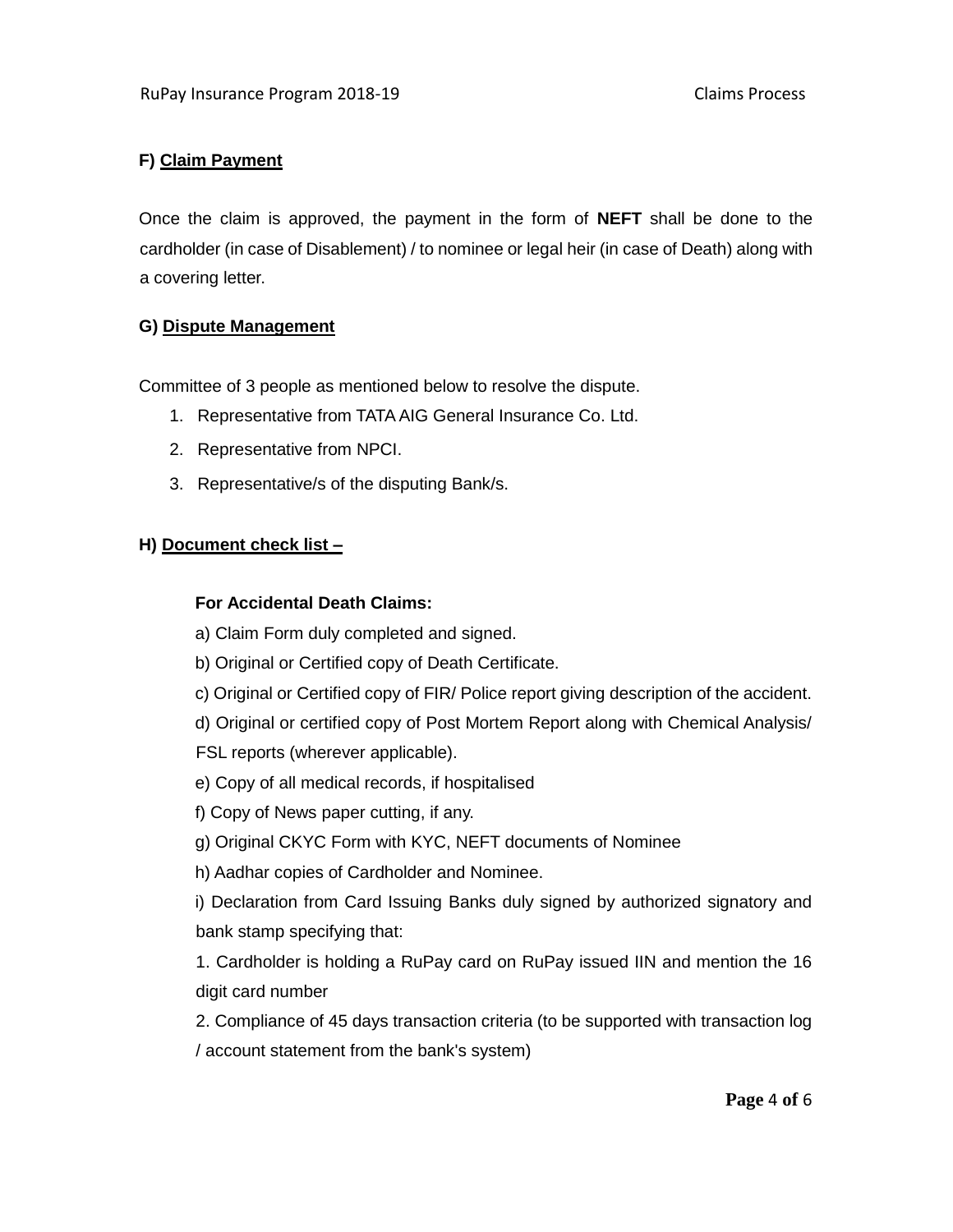3. Nominee details (including NEFT details) as per bank. Nominee form submitted at the time of account opening\*

- 4. Brief description of Accident as per FIR translated in English or Hindi.
- 5. Bank official's Name and contact details with email ID.

\*Additional documents may be requested by TATA AIG based on the case requirement such as Medical Reports, Identity documents, etc.

### **Permanent Total Disability Claim: –**

a) Claim Form duly completed and signed.

b) Copy of discharge card along with all investigation report, consultation / followup notes wherein insured had undergone pertaining to accident and case history confirmation therein duration & percentage of disability duly certified by the concerned / treating Physician / Surgeon.

c) Original or Certified copy of FIR/ Police report giving description of the accident.

d) All investigation report in original copies\* thereof in respect of tests had undergone pertaining to accident.

e) Additional documents, if any, based on merit of the loss.

f) Aadhar copies of Cardholder and Nominee

g) Declaration from Card Issuing Banks duly signed by authorized signatory and bank stamp specifying that:

1. Cardholder is holding a RuPay card on RuPay issued IIN and mention the 16 digit card number

2. Meeting 45 days transaction criteria (include the transaction log / account statement from the system)

- 3. Nominee Name and his banking details (including Passbook copy)
- 4. Brief description of Accident as per FIR translated in English or Hindi.
- 5. Bank official's Name and contact details with email ID.